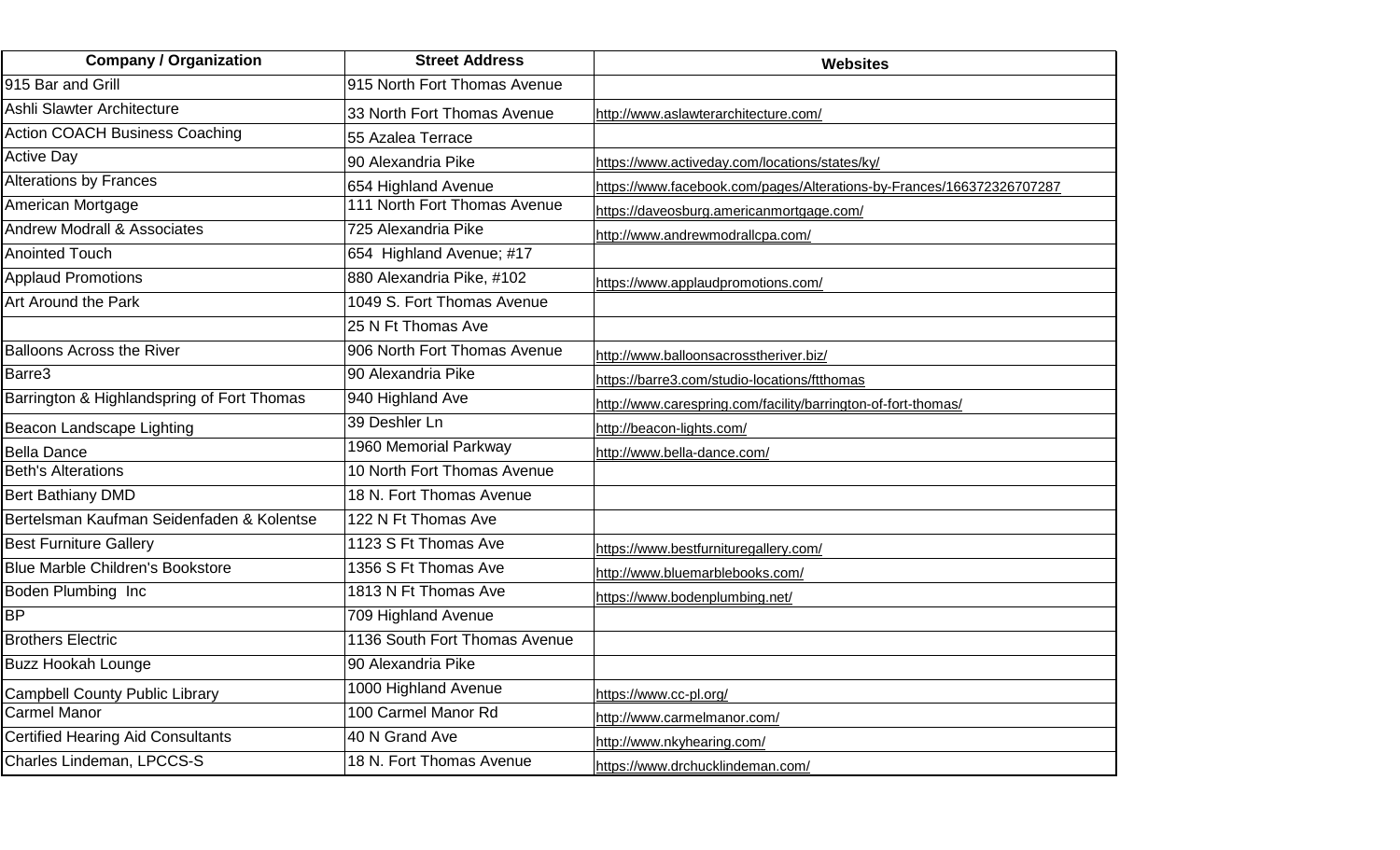| Chase Bank                          | 11 S. Grand Avenue            |                                                                                  |
|-------------------------------------|-------------------------------|----------------------------------------------------------------------------------|
| Children's Art Academy              | 7 Warren Court                | https://www.thechildrensart.com/                                                 |
| City of Fort Thomas                 | 130 N Ft Thomas Ave           | http://ftthomas.org/                                                             |
| Cobblestone Café                    | 654 Highland Ave, Suite #1    | http://www.thecobblestonecafe.net/                                               |
| <b>Coffman's Realty</b>             | 1100 S Ft Thomas Ave          | https://coffmansrealty.com/                                                      |
| Colonel De's                        | 18 North Fort Thomas Avenue   | https://colonelde.com/                                                           |
| Colonel's Kitchen                   | 18 North Fort Thomas Avenue   | https://colonelde.com/                                                           |
| Concrete Concepts of the Tri-State  | 411 Highland Ave              |                                                                                  |
| <b>Cookie Shop Bakery</b>           | 1049 S. Fort Thomas Avenue    |                                                                                  |
| Crossfit SOTO                       | 640 A Alexandria Pike         | http://www.crossfitsoto.com/                                                     |
| Dance Realm                         | 8 Highland Avenue             | https://www.thedancerealm.com/                                                   |
| Dave Walkenhorst Insurance          | 110 North Fort Thomas Avenue  | www.davewalkenhorstagency.com                                                    |
| <b>Delta Industrial Concrete</b>    | 114 North Fort Thomas Avenue  | https://deltaconcrete.com/                                                       |
| <b>DEPS</b>                         | 424 Alexandria Pike           | https://depsfinewine.com/                                                        |
| <b>Diamonds and Dimples</b>         | 654 Highland Avenue, Suite 19 | https://www.diamondsanddimples.com/                                              |
| Dirty Hairy's                       | 1118 South Fort Thomas        |                                                                                  |
| Dittrich & Associates               | 658 Highland Avenue, Suite 25 | https://dnapllc.com/                                                             |
| <b>Edward Jones Financial</b>       | 119 North Fort Thomas         | www.edwardjones.com                                                              |
| <b>Edward Jones Financial</b>       | 20 Grand Avenue               |                                                                                  |
| <b>EGT Interiors</b>                | 33 North Fort Thomas Avenue   |                                                                                  |
| <b>Erpenbeck's Service Center</b>   | 665 Highland Avenue           |                                                                                  |
| <b>Faded Finds</b>                  | 654 Highland Avenue           |                                                                                  |
| <b>Fennell Surveying</b>            | 3 N. Fort Thomas Avenue       | https://www.realtor.com/realestateagents/bradley-fennell_fort-thomas_ky_1706299_ |
| <b>Fit Philosophie</b>              | 911 N. Fort Thomas Avenue     | https://www.fitphilosophie.com/                                                  |
| <b>Fifth Third Bank</b>             | 131 N Ft Thomas Ave           | https://locations.53.com/ky/fort-thomas/131-north-ft-thomas-avenue.html          |
| FT Public House                     | 15 North Fort Thomas Avenue   |                                                                                  |
| Ford Ellington Florist              | 16 North Fort Thomas Avenue   | http://www.ford-ellington.com/#!/HOME                                            |
| Fort Thomas Animal Hospital         | 1133 South Fort Thomas Ave    | https://www.ftahvet.com/                                                         |
| Fort Thomas Antique & Design Center | 90 Alexandria Pike            | http://www.nkyantiques.com/                                                      |
|                                     | 3 N. Fort Thomas Avenue       |                                                                                  |
|                                     |                               |                                                                                  |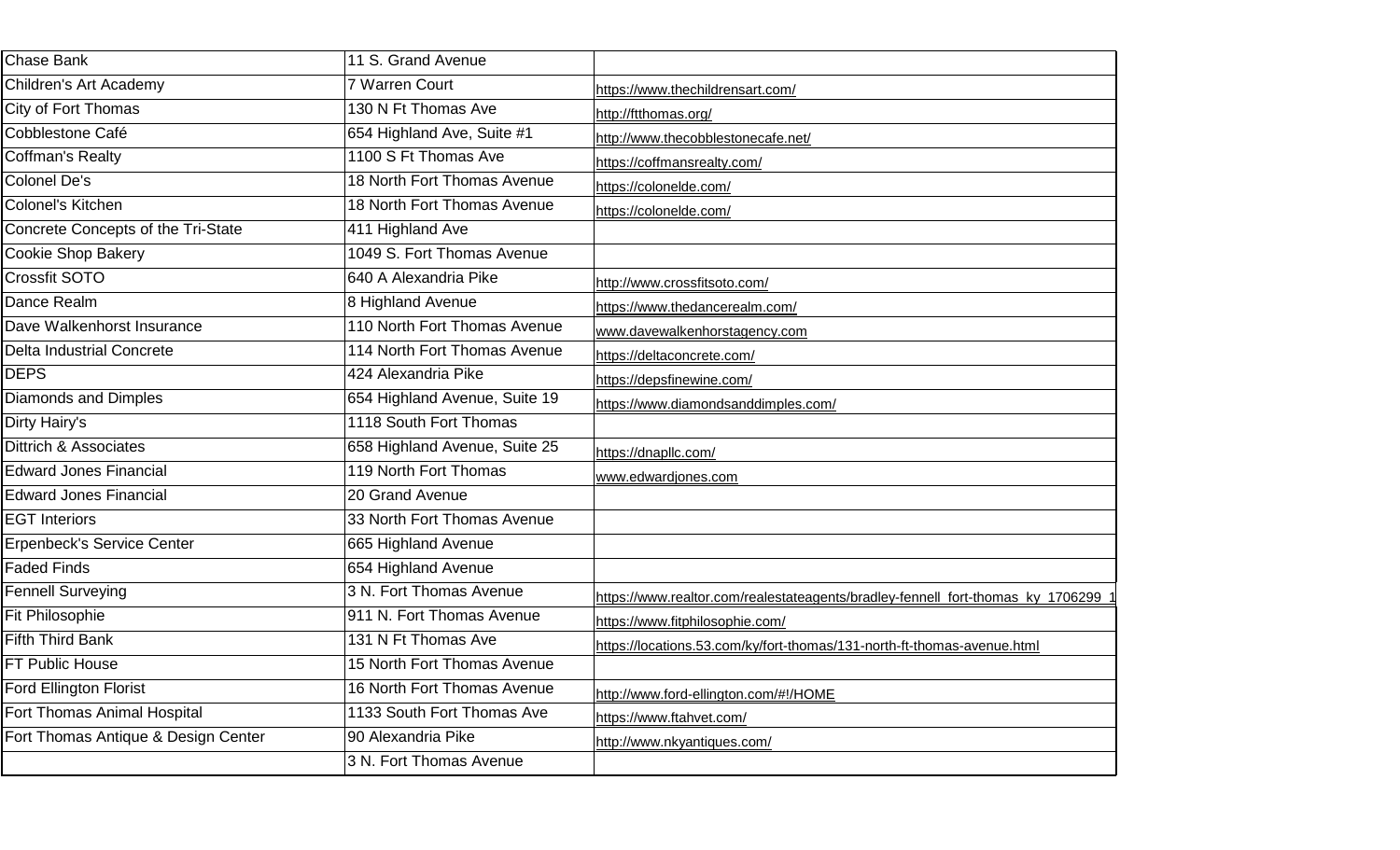| Fort Thomas Coffee, LLC                 | 118 N Ft Thomas Ave           | http://fortthomascoffee.com/                              |
|-----------------------------------------|-------------------------------|-----------------------------------------------------------|
| Fort Thomas Convenience Store           | 42 North Fort Thomas Avenue   |                                                           |
| Fort Thomas Drug Center                 | 26 N Ft Thomas Ave            | https://www.fortthomasdrugcenter.com/                     |
| Fort Thomas Enterprises, Inc.           | 11 S Ft Thomas Ave            |                                                           |
| <b>Fort Thomas Florist</b>              | 63 S Grand Ave                | https://www.fortthomasflorist.net/                        |
| Fort Thomas Ice Cream                   | 1013 S. Fort Thomas Ave       | https://www.facebook.com/fortthomasicecream/              |
| Fort Thomas Independent Schools         | 28 N Ft Thomas Ave            | http://www.fortthomas.kyschools.us/                       |
| Fort Thomas Matters/Living Matters      | 18 N Ft Thomas Ave            | http://www.fortthomasmatters.com/                         |
| Fort Thomas Pizza & Tavern              | 1109 S Fort Thomas Ave        | https://fortthomaspizza.com/                              |
| Fort Thomas Remodeling                  | 1312 South Fort Thomas Avenue |                                                           |
| <b>Framed NKY</b>                       | 103 N Ft Thomas Ave           | https://www.framednky.com/                                |
| Gabe Rice Landscape Inc.                | 69 Sterling Avenue            | https://www.manta.com/c/mm0zl85/gabe-m-rice-landscape-inc |
| Gallery to Go                           |                               | https://www.gallerytogoparty.com/                         |
|                                         |                               |                                                           |
| <b>Graceful Style</b>                   | 90 Alexandria Pike            |                                                           |
| Grassroots & Vine                       | 1011 S. Fort Thomas Ave       | https://www.grassrootsandvine.com                         |
| Gross Insurance Agency, LLC             | P.O. Box 75174                | https://www.gross-ins.com/                                |
| Guardian Savings Bank                   | 14 S Ft Thomas Ave            | https://www.guardiansavingsbank.com/                      |
| Hair Taylors                            | 654 Highland Ave. Ste         |                                                           |
| Head and Neck Surgery Assoc PSC         | 40 N Grand Ave Ste 101        | http://www.entandallergyspecialists.org/                  |
| <b>Henderson Holistic</b>               | 1467 S. Fort Thomas Ave       | https://www.hhcnext.com/                                  |
| <b>Highland Country Club</b>            | 931 Alexandria Pike           | http://www.hcc-ky.com/                                    |
| <b>Highland United Methodist Church</b> | 406 N Ft Thomas Ave           | https://highlandmethodist.com/                            |
| <b>Highlander Coffee Shop</b>           | 90 Alexandria Pike            | http://www.nkyantiques.com/coffee-house                   |
| <b>Highand Counseling</b>               | 18 N. Fort Thomas Avenue      | https://www.highlandcounselingservice.com/                |
| <b>Hilltop Laundromat</b>               | 2517 Alexandria Pike          |                                                           |
| <b>HMAC Heating &amp; Cooling</b>       | 654 Highland Ave. Ste 13      | http://hmacinc.com/                                       |
|                                         | 1220 South Fort Thomas Avenue |                                                           |
| J.A. Doepker & Associates, Inc.         | 12 Highland Ave               | http://www.jadoepkerassociates.com/                       |
| JaMar Signs                             | 166 Tower Hill Rd             | https://jamarsigns.com/                                   |
| Jami Ann Insurance                      | 1136 S. Fort Thomas Avenue    |                                                           |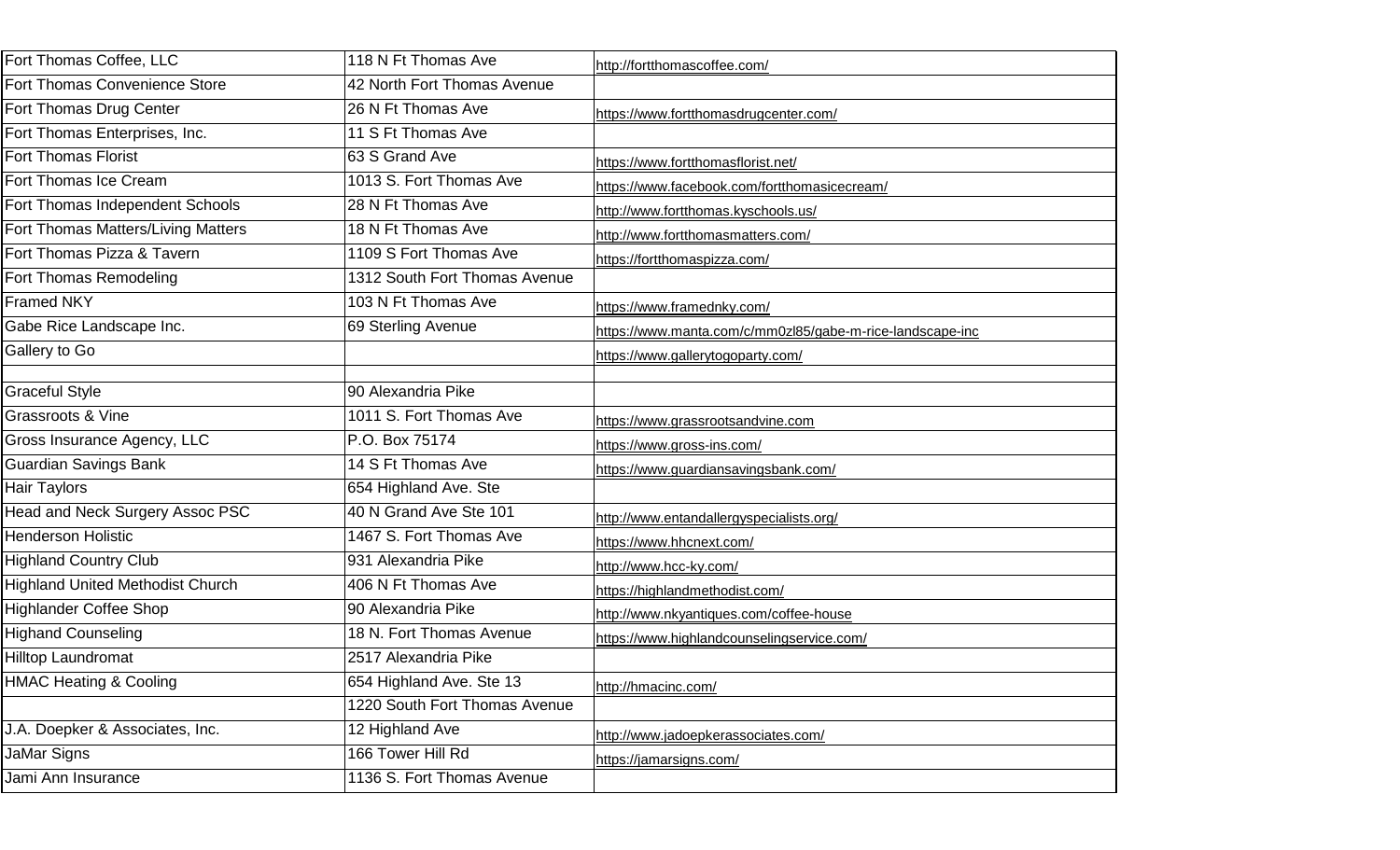| Janet Hickman, CPA              | 654 Highland Avenue           |                                         |
|---------------------------------|-------------------------------|-----------------------------------------|
| Jeff Wyler Chrysler Jeep Dodge  | 100 Alexandria Pike           | https://jeffwylerfortthomas.net/        |
| Johnson & Galbreath PLLC        | 50 North Fort Thomas Avenue   |                                         |
| <b>Just Sew</b>                 | 118 North Fort Thomas Avenue  | https://www.justsewstudio.com/          |
| Kacy Cierley Photography        | 18 N. Fort Thomas Avenue      | http://www.kacyphoto.com/               |
| Kaleidoscope Dance Studio       | 1107 South Fort Thomas Avenue | https://dancekdc.com/                   |
| <b>Katey Bradley</b>            | 11 Highland Avenue            |                                         |
| Kelly Twehues, Speech Therapist | 654 Highland Avenue           | https://ktltherapy.com/                 |
| Kentucky Intensive              | 1029 S. Fort Thomas Avenue    | https://www.kifsfostercare.org/         |
| <b>KLH Engineering</b>          | 1538 Alexandria Pike          | http://www.klhengrs.com/                |
| <b>Kramer Dentistry</b>         | 14 North Fort Thomas Avenue   | https://www.kramerdentistry.com/        |
| Lisa's Hair Salon               | 1133 South Fort Thomas Ave    |                                         |
| Lotus Tree Massage & Wellness   | 11 S Fort Thomas Ave, Ste 6   | http://lotustreemassage.com/            |
| Lovell's Hardwood               | 1029 S. Fort Thomas Avenue    | http://www.lovellshardwood.com/         |
| <b>Marathon Station</b>         | 2179 Memorial Parkway         |                                         |
| <b>Marcel Builders</b>          | 33 North Fort Thomas Avenue   | http://www.marceldesignbuilders.com/    |
| <b>Marsh Building Products</b>  | 640 Alexandria Pike           | https://marshbuild.com/                 |
| MC Roofing Enterprises, LLC     | PO Box 75361                  | http://www.mcroofingusa.com/            |
| <b>MEREDITH Group, LLC</b>      | remote                        | http://www.meredith-group.com/          |
| <b>Michel Tires</b>             | 96 Alexandria Pike            |                                         |
| Midway Café                     | 1017 South Fort Thomas        | http://themidwayky.com/                 |
| Mint Yoga                       | 18 North Fort Thomas Avenue   | https://www.mintyogastudio.com/         |
| Monera Chic Boutique            | 654 Highland Avenue, Suite 29 | https://shopmonera.com/                 |
| <b>Natural Health Services</b>  | 654 Highland Avenue           |                                         |
| <b>Natural Start Preschool</b>  | 850 Carmel Manor Drive        | http://naturalstartpreschoolky.com/     |
| <b>Nest Salon</b>               | 830 North Fort Thomas Avenue  | https://brittneywiththenest.weebly.com/ |
| <b>New Garden Restaurant</b>    | 1031 North Fort Thomas        | https://www.newgardenfortthomas.com/    |
| North Avenue Salon              | 48 North Fort Thomas Avenue   |                                         |
| North Key Counseling            | 1201 South Fort Thomas Avenue | http://www.northkey.org/                |
| Olde Fort Pub                   | 1041 S Ft Thomas Ave          |                                         |
|                                 |                               |                                         |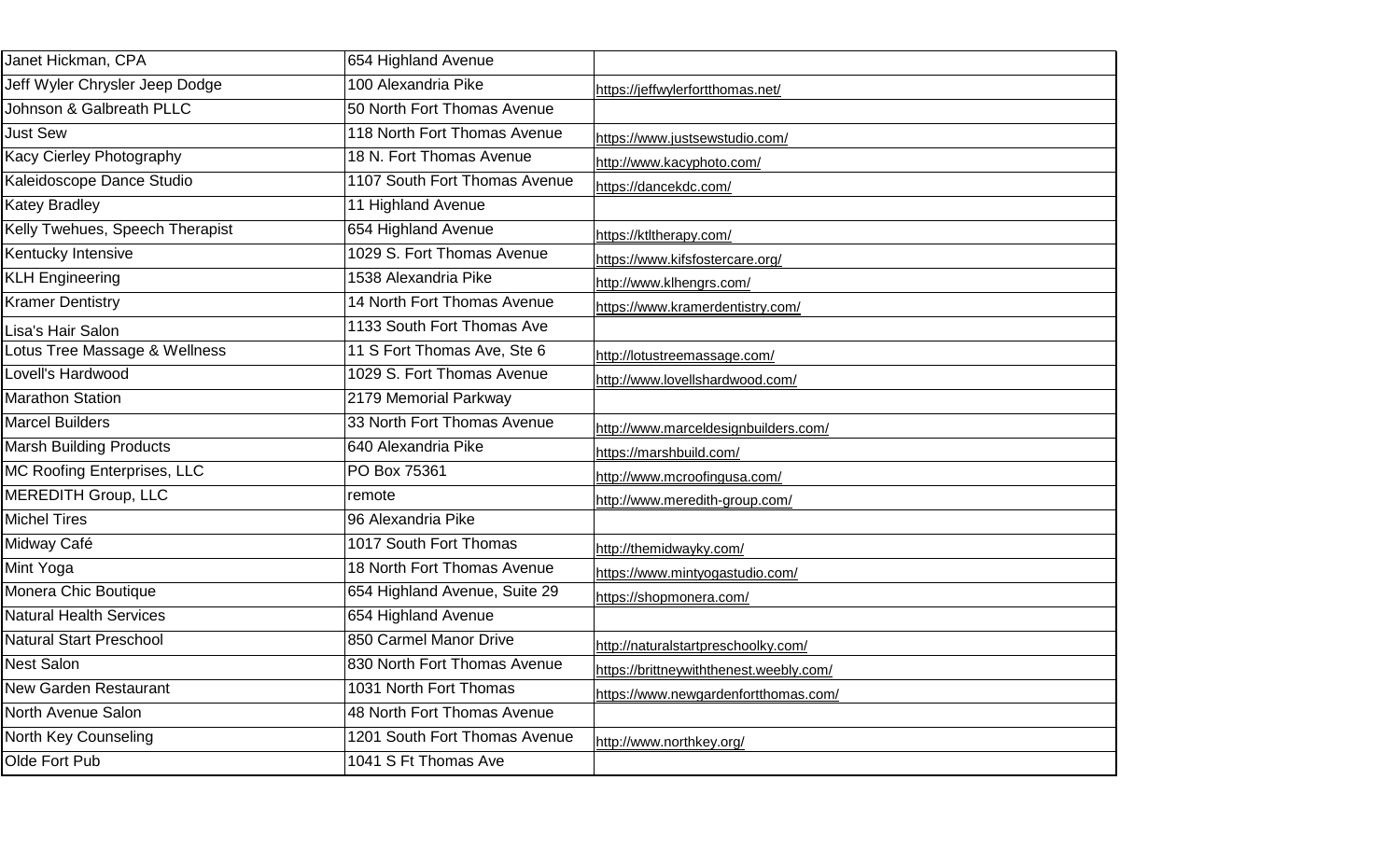| <b>Omega Processing</b>                | 1538 Alexandria Pike          | https://www.omegap.com/                                                       |
|----------------------------------------|-------------------------------|-------------------------------------------------------------------------------|
| On the Bend Salon                      | 1402 North Fort Thomas Avenue |                                                                               |
| Jim O'Neill's Barber Shop              | 1113 S. Fort Thomas Avenue    |                                                                               |
| <b>Patient Aids Billing</b>            | 28 Alexandria Pike            |                                                                               |
| Pendery Insurance                      | N. Fort Thomas Avenue         | http://www.penderyins.com/                                                    |
| Platinum IV Hair Salon                 | 1039 S. Fort Thomas Avenue    |                                                                               |
| <b>Rawlings Realty &amp; Auction</b>   | 107 North Fort Thomas Avenue  | http://www.rawlingsauctionservice.com/                                        |
| <b>RCC Services</b>                    | 654 Highland Avenue #15       | http://www.rccservice.net/                                                    |
| Safe Ship NKY                          | 1504 Alexandria Pike          |                                                                               |
| Salon on Highland                      | 660 Highland Avenue           | https://www.salononhighland.com/                                              |
| Salon 602                              | 1600 Alexandria Pike          | https://www.salon602.com/                                                     |
| Sarah Anne Photography                 | 11 S. Fort Thomas Avenue      | http://www.sarahannephotographyonline.com/                                    |
| St. Catherine School                   | 23 Rossford Avenue            | https://www.stcatherineofsiena.org/                                           |
| St. Elizabeth Hospital, Fort Thomas    | 85 North Grand Ave            | https://www.stelizabeth.com/                                                  |
| St. Thomas School                      | 428 S. Fort Thomas Avenue     | https://www.saintthomasfortthomas.org/                                        |
| <b>Schoepf Associates Inc</b>          | 880 Alexandria Pike Ste 201   | https://schoepfassociatesinc.appraiserxsites.com/                             |
| Schneider, Fessler & Grimme            | 14 Grand Avenue               |                                                                               |
| Schraeder's Cleaners and Tuxedo Rental | 46 North Fort Thomas Avenue   | https://schradersformalwear.com/                                              |
| <b>Shell Gas Station</b>               | 1429 Alexandria Pike          |                                                                               |
| <b>Simple Cultures</b>                 | 24 South Fort Thomas          |                                                                               |
| SimpTech Solutions                     | 33 North Fort Thomas Avenue   | https://simptechsolutions.com/                                                |
| Smitty's Barbershop                    | 910 North Fort Thomas Avenue  |                                                                               |
| <b>Slater Music Academy</b>            | 143 N Ft Thomas Ave           | http://www.slatermusicacademy.com/                                            |
| Snappy Tomato Pizza                    | 1177 South Fort Thomas Avenue | www.snappytomato.com                                                          |
| South Side Deli Mart                   | 1175 S Ft Thomas Ave          |                                                                               |
| Spatola Wrestling                      | 90 Alexandria Pike            | http://www.spatolawrestling.com                                               |
| State Farm Insurance (Tracy Davis)     | 919 N Ft Thomas Ave           | https://www.tracydavisins.com/                                                |
| State Farm Insurance (Joe Dalbey)      | 20 N Grand Ave Ste 9          | https://www.statefarm.com/agent/US/KY/Fort-Thomas/Joe-Dalbey-66PVY1YS000      |
| State Farm Insurance (Marian Sizemore) | 880 Alexandria Pike Ste 204   | https://www.statefarm.com/agent/us/ky/fort-thomas/marian-sizemore-1s2ff1ys000 |
| Dr. Steinbeck                          | 627 Highland Avenue           | http://www.doctorsteinbeck.com/                                               |